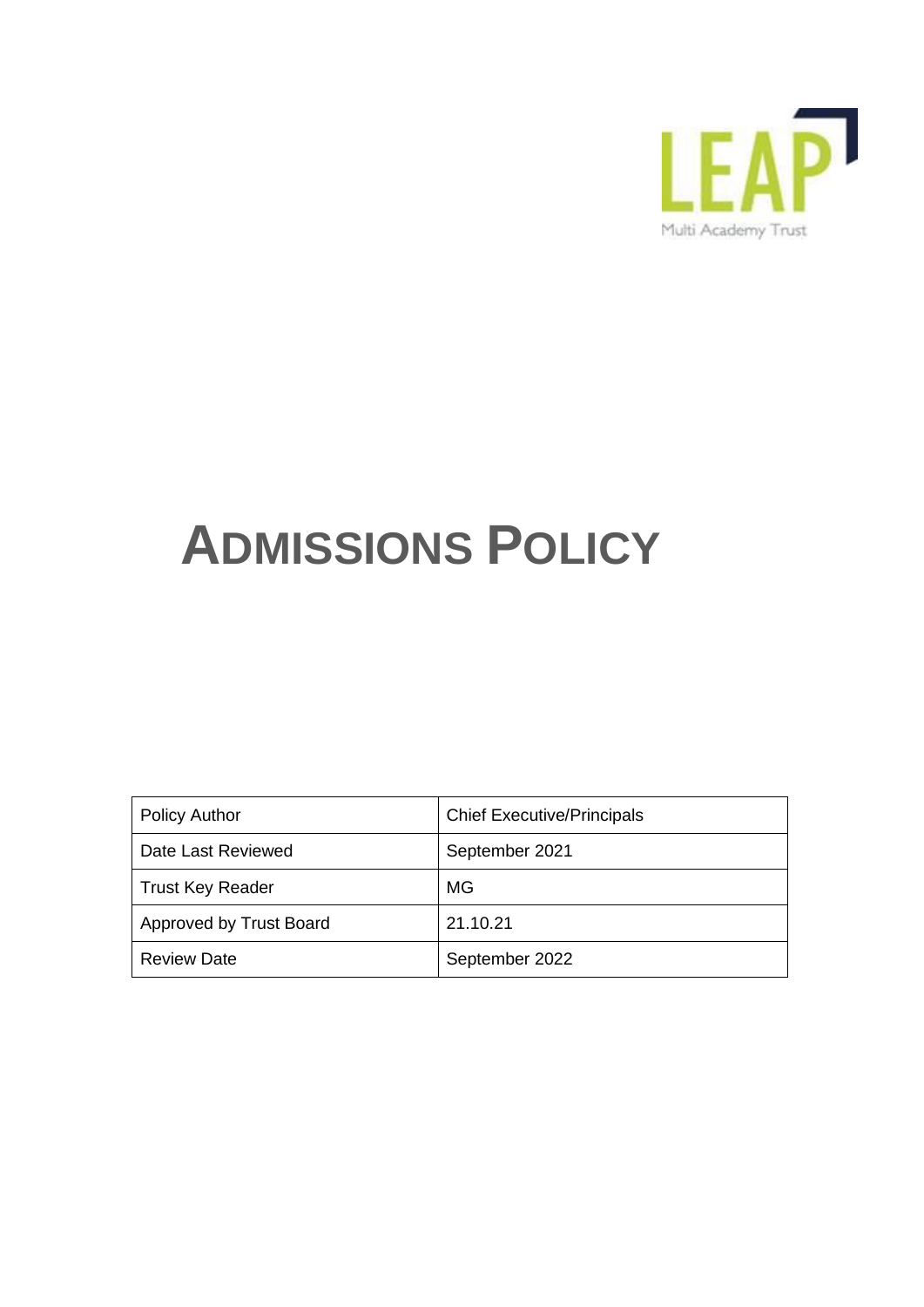# **ADMISSIONS POLICY**

# **CONTENTS**

| 1. Rotherham Local Authority (RMBC) Admissions                         | <b>Page</b><br>3 |
|------------------------------------------------------------------------|------------------|
| 2. Allocation of School Places & Notification to Parents               | 3                |
| 3. Admissions Criteria for Brinsworth Academy & Dinnington High School | 3-4              |
| 4. In-Year Admissions procedures for Brinsworth and Dinnington         | 5-6              |
| 5. Admissions Criteria for Eckington School                            | 7                |
| 6. In Year admissions Procedures for Eckington School                  | 8-9              |

#### **Annex** Requirements for the Admission of Students to LEAP Multi-Academy Trust

| 1. General                                                                                   | 10        |
|----------------------------------------------------------------------------------------------|-----------|
| 2. Relevant Area                                                                             | $10 - 11$ |
| 3. Requirement to Admit Students                                                             | 11        |
| 4. Over-Subscription Criteria, Admission Number, Consultation,<br>Determination & Objections | 11        |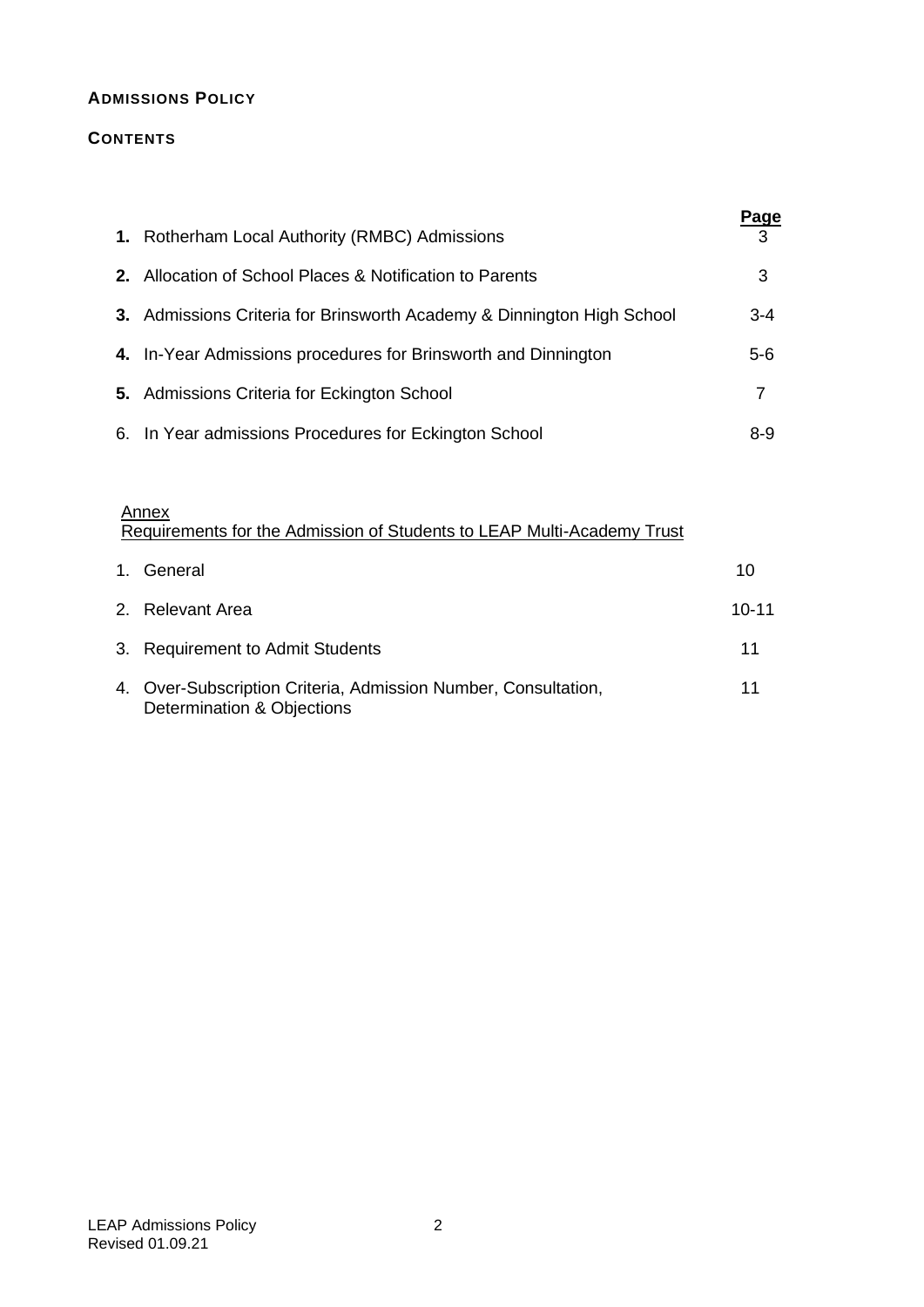# **1. ROTHERHAM LOCAL AUTHORITY (RMBC) ADMISSIONS**

- 1.1 Outlined below is Rotherham Local Authority's policy on admissions. Any questions can be answered at by RMBC's Educational Department (tel: 01709 823777).
- 1.2 Parents/carers will receive a letter from RMBC about transfer to secondary education, including an opportunity to request the preferred school. On-line application is available from the RMBC website as well as downloadable supporting documents.

# **2. ALLOCATION OF SCHOOL PLACES AND NOTIFICATION TO PARENTS**

2.1 In March prior to the September start parents/carers will receive a letter offering a place at the catchment area school or other school if you have indicated a parental preference and there is a place available. The school named in the letter will contact parents/carers and explain arrangements for enrolment. If parents/carers are not satisfied with the place offered, the letter sets out the appeal process.

# **3. ADMISSIONS CRITERIA FOR BRINSWORTH ACADEMY AND DINNINGTON HIGH SCHOOL**

- 3.1 Planned admission numbers for schools are published annually. Currently the planned admission number for Brinsworth Academy is 270 and for Dinnington High School is 252.
- 3.2 Places will be allocated up to the admission number in the following order of priority:
	- i) Relevant Looked after Children and previously Looked after Children.(see note (d) for definition in notes below)
	- ii) Children who, on 30 November of Year 6, have a specific medical reason, confirmed by a medical practitioner, which the Academy is satisfied makes attendance essential. Full supporting information should be provided on the on-line application or the Common Application Form.
	- iii) Children who, on 30 November of Year 6, have a compelling social reason which the Academy is satisfied makes attendance essential. The kind of overriding social reasons which could be accepted are where there is evidence that the children's education would be seriously impaired if he or she did not attend the School. Full supporting information should be provided on the online application or the Common Application Form.

Please note: Very few cases are agreed annually on medical or social grounds.

- iv) Children who, on 30 November of Year 6, live in the catchment area of the Academy and it is expected will have an older brother or sister on roll in Years 8-11 at the start of the academic year in which they start the Academy [see notes (a) and (b) below].
- v) Children who, on 30 November of Year 6, live in the catchment area of the Academy [see notes (a) and (b) below].
- vi) Children who, on 30 November of Year 6, it is expected will have an older brother or sister on the roll of the Academy in Years 8-11 at the start of the academic year in which they start the Academy [see note (c) below].
- vii) Children who, on 30 November of Year 6, are on the roll of one of the associated primary/junior / junior and infant schools:

For Brinsworth Academy – Brinsworth Howarth, Brinsworth Manor, Brinsworth Whitehill, Catcliffe, Whiston, Whiston Worrygoose, Waverley Junior Academy).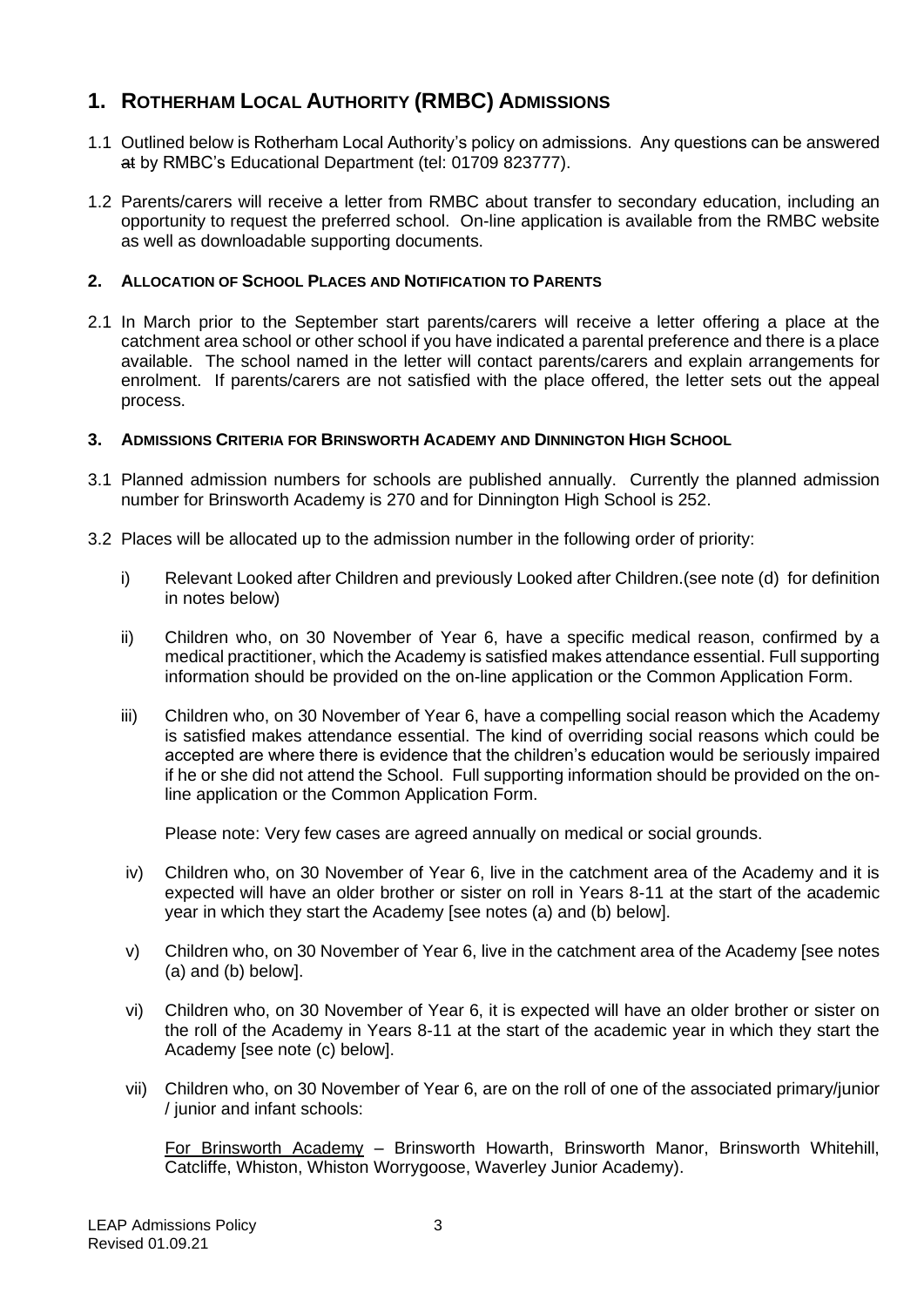For Dinnington High School - Anston Brook, Anston Greenlands, Anston Park, Dinnington Community Primary School, Laughton Junior & Infant, Laughton All Saints CE, Woodsetts).

viii) Children who, on 30 November of Year 6, live nearest to Academy measured by a straight line on a horizontal plane, (commonly known as measurement "as the crow flies").

### N**OTE**S**:**

a) Live/living. This means that a child is habitually and normally resident at an address for a settled purpose which is not solely to receive education. You may be required to provide proof of residency eg: Council Tax bill, Residence Order, etc.

The child's ordinary place of residence will be deemed to be the residential property at which the child normally and habitually resides, with the person(s) having parental responsibility, at the closing date for the receipt of the completed Common Application Form. Where residency is split equally between two people with parental responsibility the child's ordinary place of residence will be deemed to be with the person who received Child Benefit on the 30 November 2020.

Where parental responsibility is held by more than one person and those persons reside in separate properties, the child's ordinary place of residence will be deemed to be that property at which the child normally and habitually resides for the greater part of the week including weekends, not solely for the purpose of receiving education.

Places will be allocated based on your residential address on 30 November of Year 6. Therefore, you must notify RMBC's Admissions Team in writing if you change address before this date. You may be asked to provide proof of residence (e.g. utility/council tax bill).

Documentary evidence of ownership or rental agreement may be required together with proof of actual permanent residency at the property concerned.

- b) For a child to be considered a sibling, one of the following conditions must exist (you may be asked to provide proof eg: Birth Certificate and proof of residence):
	- Brother/sister to be permanently resident at the same address
	- Stepbrother/stepsister to be permanently resident at the same address
	- Half-brother/half-sister to be permanently resident at the same address
	- Brother/sister who do not live at the same residence but, who share the same parents
	- Child of the parent/carer's partner to be permanently resident at the same address
	- Adopted brother/sister permanently resident at the same address
- c) Children with an older brother or sister on the roll of the Academy will be considered as having a sibling if the older child is in Y11 or Y12 on the 30 November of Year 6.

Parents/carers of children resident in Rotherham who are entering their last year of primary education should receive a letter from their child's primary school setting out RMBC's arrangements for the admission of children into secondary school.

d) **Looked after child -** A 'looked after child' is a child who is (i) in the care of a local authority, or (ii) being provided with accommodation by a local authority in the exercise of their social services functions (see the definition in Section 22(1) of the Children Act 1989) at the time of making an application to a school. All previously looked after children, including those children who appear (to the admission authority) to have been in State care outside of England and ceased to be in State care as a result of being adopted (or became subject to a child arrangement order or special guardianship order).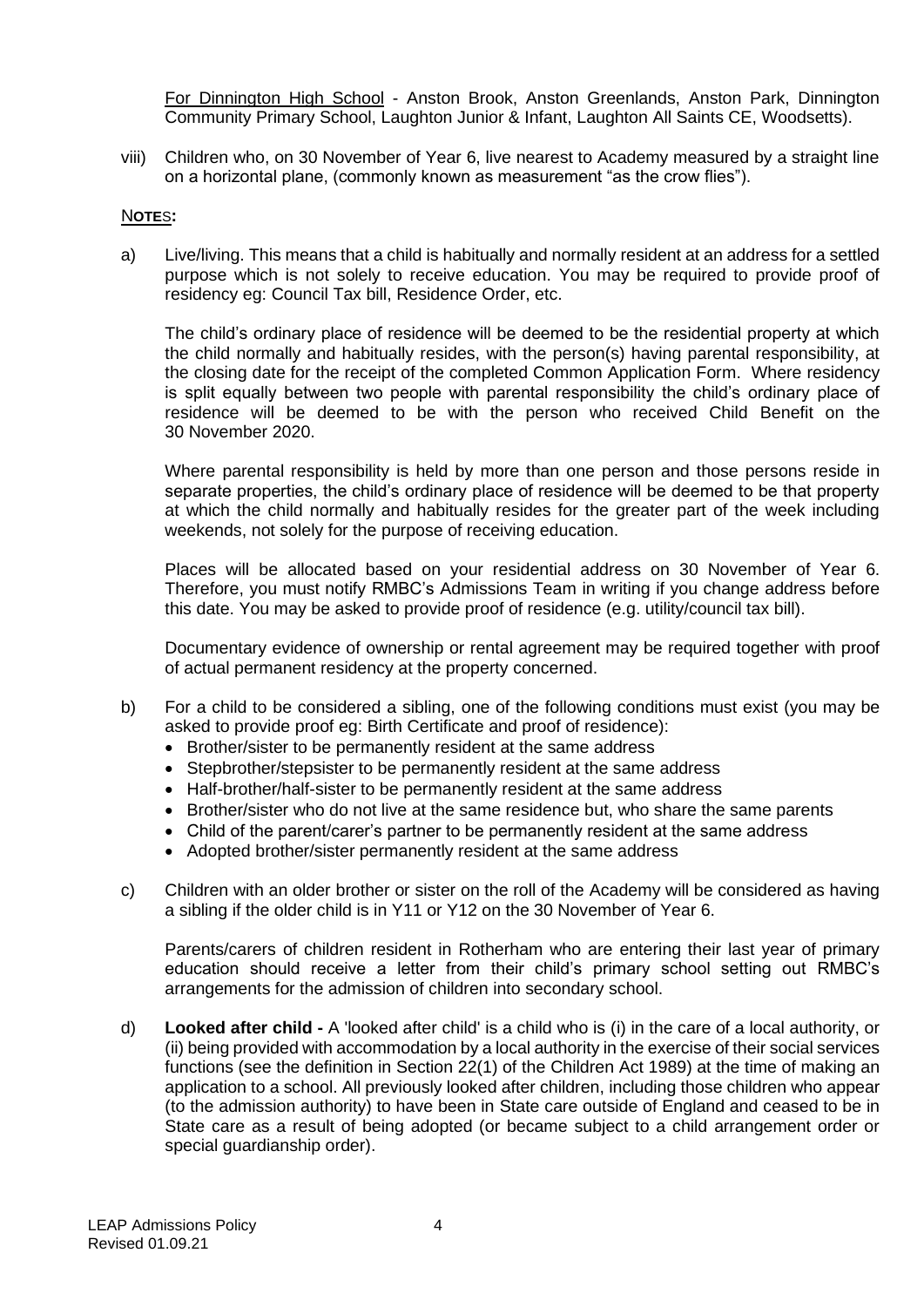# **4. IN-YEAR TRANSFERS – BRINSWORTH ACADEMY & DINNINGTON HIGH SCHOOL**

4.1 Please read the following information before submitting a request for a transfer of School/Academy.

# **a) What is an In-Year Application?**

An in-year application is for children requiring a school place during the academic year rather than at the usual transfer time to school.

You are advised to contact your child's current Head Teacher to discuss your intention to apply for another School/Academy place before applying for a school transfer.

#### **Please do not apply direct to Brinsworth Academy or Dinnington High School. Completed application forms for a place should be returned to the Rotherham School Admissions Team who will liaise with Brinsworth Academy and Dinnington High School.**

If there is more than one child on your application form each child will be considered on an individual basis. If a child is offered a place in a school, it does not guarantee a place at that school for any other child in the family.

If you are not moving to a new house but wish your child to transfer school, please complete the in-year school transfer form. We may contact your child's current school on receipt of your application for up-to date information on your child's academic record, attendance and any special needs they may have to assist with the transfer.

#### **Until the transfer arrangements have been approved it is expected that your child will continue to attend their present school.**

### **b) Consideration of In-Year Transfers**

Admissions will normally be agreed up to the published admission number (PAN) which applied for the normal year (Year 7) of intake or the current admission number (CAN). The current admission number is the maximum number of students we can accommodate in each year group based on the class organisation and size within the school for each academic year.

**Note:** The Admissions Code 2021 allows, under Section 3.10, an Admission Authority to refuse admission for a child with challenging behaviour and to refer the child to the Local Authority Fair Access Panel. This provision can only be used where the school has a high proportion of either other children with challenging behaviour or previously excluded students and it considers admitting the child would prejudice the provision of efficient education or efficient use of resources.

### **c) Applying for a Place in Year 10 or Year 11**

Performance and level of achievement/attainment are adversely affected each time a child experiences a transfer to a new school. Avoidable and unnecessary changes should be carefully considered and parents need to be aware of the consequence of moving schools in key groups such as Year 10 and Year 11.

It may be difficult to offer courses compatible with your previous school. However, schools/academies are not able to refuse to admit children because they followed a different curriculum at their previous school.

# **d) Application Forms**

Submit your application by completing an in-year school transfer form. Forms are available from the Rotherham School Admissions Team. Alternatively applications can be made on-line or via telephone direct to **Rotherham School Admissions Team** - 01709 823777 (or see website information below). Or contact Rotherham Contact Centre on 01709 382121.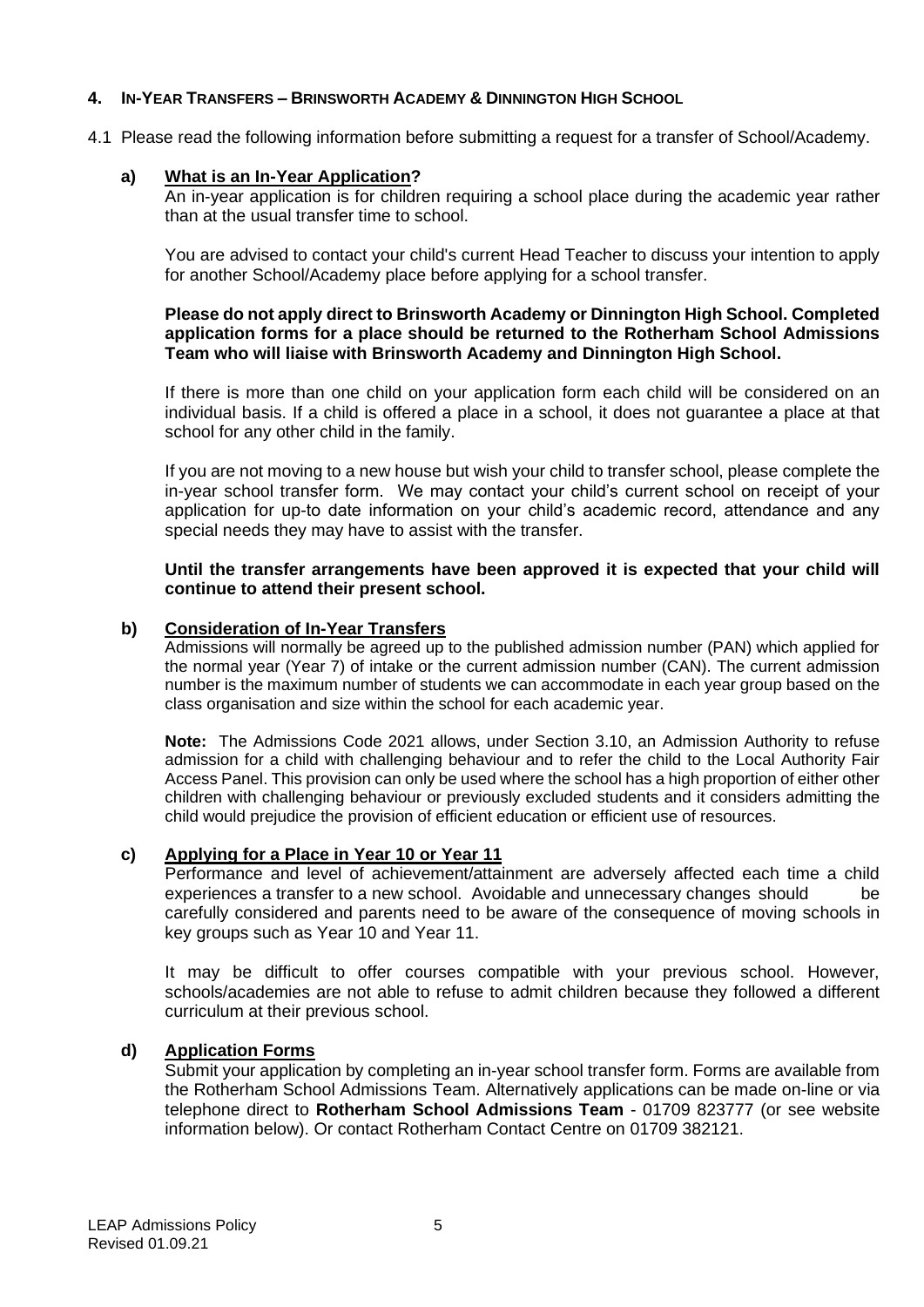# **e) Moving to a New Address**

If you are moving, please apply in advance of your move to reduce the risk of your child being out of school while your application is processed. You will need to provide details of your new address and when you intend to move. You will be asked for proof of your new address.

# **f) Timescales**

Rotherham School Admissions Team will record all in-year transfer applications and will forward your application via secure email to your preferred school for consideration.

We aim to respond within 10 school days to your request to transfer school. **We are however, required to respond to all in-year transfer requests within a maximum of 15 school days from date of receipt of the application.**

Parents will receive a letter in writing confirming the outcome of their application. Where it is not possible to offer a school/academy place parents will be informed of their 'Right of Appeal' and advised how to make an appeal. Rotherham Local Authority has established an independent Appeals Panel to hear such appeals**. If you wish to appeal you must do so within 20 school days of receipt of your refusal letter**. Appeal forms and guidance notes are available from Rotherham School Admissions Team

It is not possible to process any applications during school holidays and your application will be considered as soon as Brinsworth Academy/Dinnington High School re-opens.

You can apply up to one term in advance of the date when you would like your child to start at the preferred school. Parents seeking a transfer of school in the following September can apply from 1st May onwards. Any application for admission in the following September which is received prior to this date will be put on hold and considered as having been received on 1st May.

### **Useful links**

Rotherham Authority's in-year transfer webpage can be found at [www.rotherham.gov.uk/education](http://www.rotherham.gov.uk/education) (Request a school transfer)

### **5. ADMISSIONS CRITERIA FOR ECKINGTON SCHOOL**

- 5.1 Following a legal ruling some years ago different arrangements operate in the Eckington area.
- 5.2 The planned admission number for the school is published annually. Currently the planned admission number for Eckington School is 270.
- 5.3 Places will be allocated up to the admission number in the following order of priority:
	- i) Individual children who have a Statement of Special Educational Needs or/and Education, Health and Care Plan which names the school will be admitted.
	- ii) Looked after children and children who were looked after but ceased to be so because they were adopted (or became subject to a residence order or special guardianship order) (see note b below for full definition of a looked after child)
	- iii) Children attending the school's main contributory primary schools that is Eckington Junior, Camm's Endowed Primary, Renishaw Primary, Ridgeway Primary, Marsh Lane Primary, Killamarsh Junior, Killamarsh St Giles CE Primary and Immaculate Conception Catholic Primary (those students not proceeding to St Mary's Catholic High School in Chesterfield) and who have older brothers or sisters (see Note\*\*) already attending Eckington School at the time of application and admission.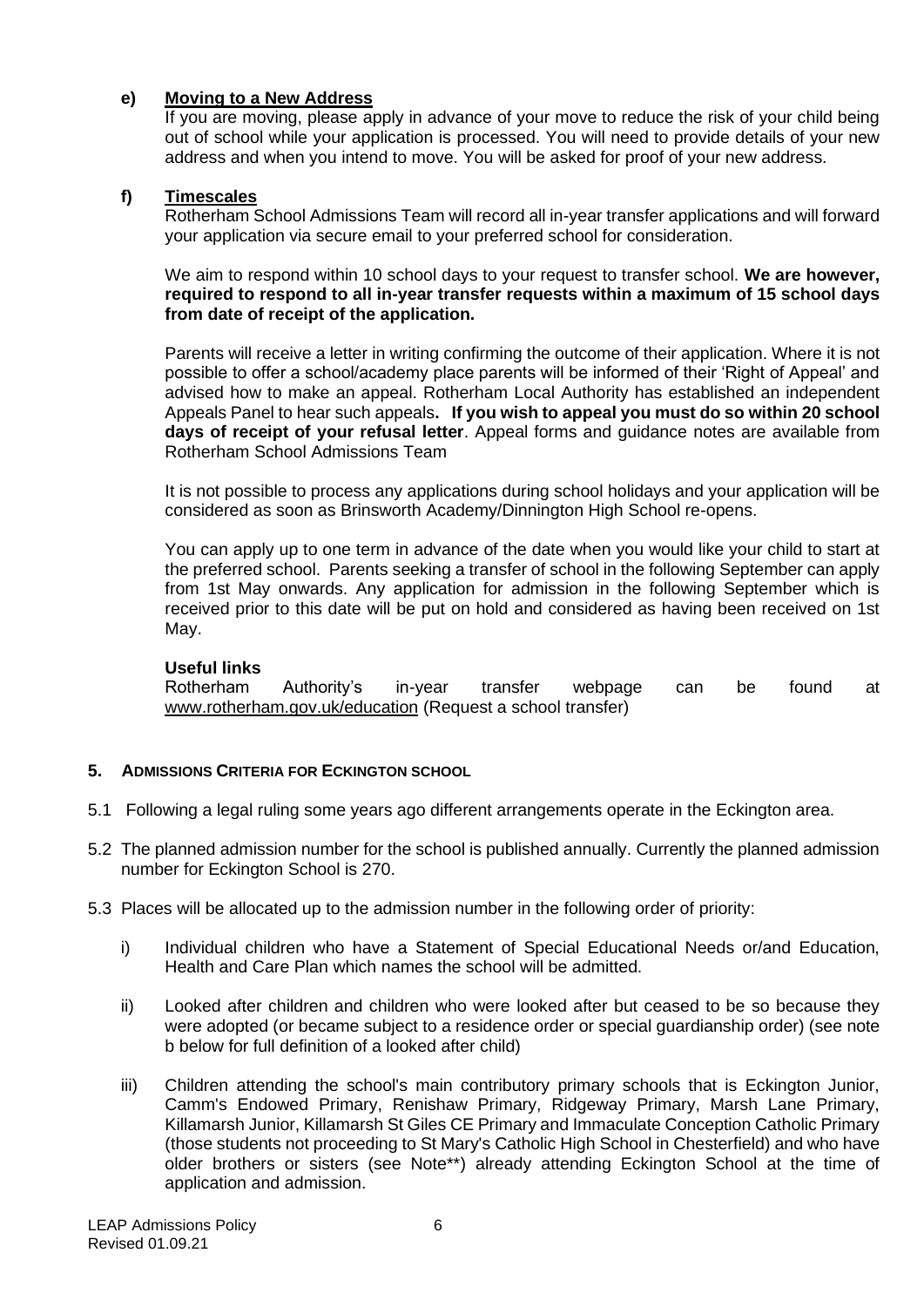- iv) Children attending the school's main contributory schools (as listed) at the time of application.
- v) Children who have brothers or sisters (see Note\*\*) already attending Eckington School at the time of application and admission. Children with an older brother or sister on the roll of the Academy will be considered as having a sibling if the older child is in Y11 or Y12 on the 30 November of Year 6.
- vi) Other children whose parents have requested a place.
- 5.4 If choices have to be made between children in categories (iii), (iv), (v) and (vi), children who live nearest to the Academy - measured by the standard straight line - will be given preference.
- 5.5 Any questions can be answered by Derbyshire County Council (DCC) Education Department (tel: 01629 537479). On-line application is available from the DCC website as well as downloadable supporting documents.

#### **NOTE\*\***

- a) The term brother or sister includes:-
	- A half-brother and/or a half-sister
	- A legally adopted child being regarded as a brother or sister
	- A step-brother and/or step-sister residing in the same family unit
- b) **Looked After Child -** A 'looked after child' is a child who is (i) in the care of a local authority, or (ii) being provided with accommodation by a local authority in the exercise of their social services functions (see the definition in Section 22(1) of the Children Act 1989) at the time of making an application to a school. All previously looked after children, including those children who appear (to the admission authority) to have been in State care outside of England and ceased to be in State care as a result of being adopted (or became subject to a child arrangements order or special guardianship order).

#### **6. IN-YEAR TRANSFERS – ECKINGTON SCHOOL**

6.1 Please read the following information before submitting a request for a transfer of School/ Academy.

#### **a) What is an In-Year Application?**

An in-year application is for children requiring a school place during the academic year, rather than at the usual transfer time to school.

You are advised to contact your child's current Head Teacher to discuss your intention to apply for another School/Academy place before applying for a school transfer.

#### **Please do not apply directly to Eckington School. Completed application forms for a place should be returned to Derbyshire County Council – School Admissions who will liaise with Eckington School.**

If there is more than one child on your application form each child will be considered on an individual basis. If a child is offered a place in a school, it does not guarantee a place at that school for any other child in the family.

If you are not moving to a new house but wish your child to transfer school, please complete the in-year school transfer form. We may contact your child's current school on receipt of your application for up-to date information on your child's academic record, attendance and any special needs they may have to assist with the transfer.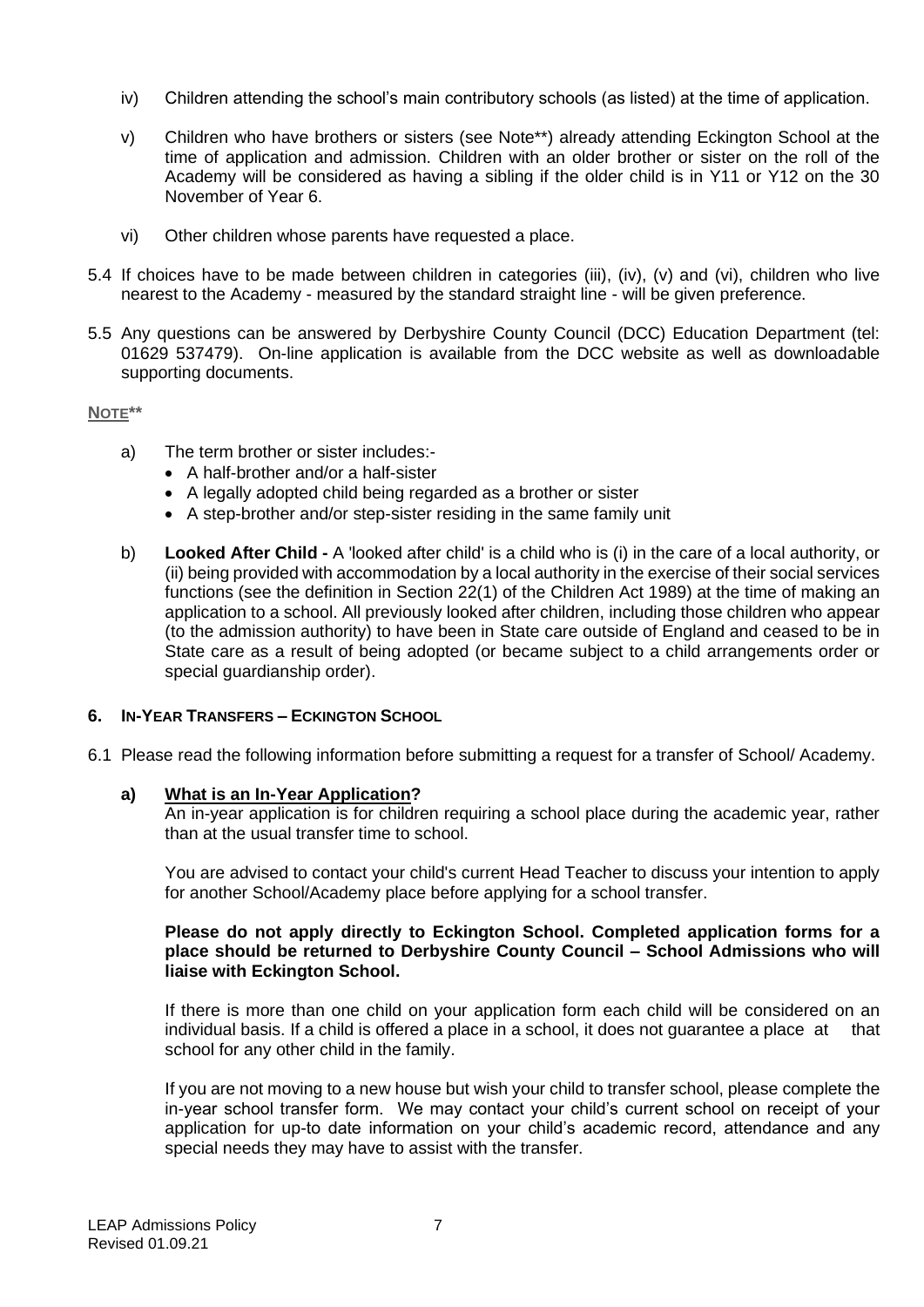**Until the transfer arrangements have been approved it is expected that your child will continue to attend their present school.**

#### **b) Consideration of In-Year Transfers**

Admissions will normally be agreed up to the published admission number (PAN) which applied for the normal year (Year 7) of intake or the current admission number (CAN). The current admission number is the maximum number of student we can accommodate in each year group based on the class organisation and size within the school for each academic year.

**Note:** The Admissions Code 2021 allows, under Section 3.10, an admission authority to refuse admission for a student with challenging behaviour and to refer the child to the Local Authority Fair Access Panel. This provision can only be used where the school has a high proportion of either other children with challenging behaviour or previously excluded students and it considers admitting the student would prejudice the provision of efficient education or efficient use of resources.

#### **c) Applying for a Place in Year 10 or Year 11**

Performance and level of achievement/attainment are adversely affected each time a child experiences a transfer to a new school. Avoidable and unnecessary changes should be carefully considered and parents need to be aware of the consequence of moving schools in key groups such as Year 10 and Year 11.

It may be difficult to offer courses compatible with your previous school. However, schools/academies are not able to refuse to admit children because they followed a different curriculum at their previous school.

#### **d) Application Forms**

You can submit your application by making an on-line application on the Derbyshire School Website – Changing Schools (see website information below). You can make a telephone application through Call Derbyshire. Tel: 01629 533190. Or request a paper application form (form AF5) tel: 01629 537499.

#### **e) Moving to a New Address**

If you are moving, please apply in advance of your move to reduce the risk of your child being out of school while your application is processed. You will need to provide details of your new address and when you intend to move. You will be asked for proof of your new address.

#### **f) Timescales**

Derbyshire School Admissions Team will record all in-year transfer applications and will forward your application via secure email to your preferred school for consideration.

We aim to respond within 10 school days to your request to transfer school. **We are however, required to respond to all in-year transfer requests within a maximum of 15 school days from date of receipt of the application.**

Parents will receive a letter in writing confirm the outcome of their application. Where it is not possible to offer a school/academy place parents will be informed of their 'Right of Appeal' and advised how to make an appeal. Derbyshire County Council has established an independent Appeals Panel to hear such appeals**. If you wish to appeal you must do so within 20 school days of receipt of your refusal letter**. Appeal forms and guidance notes are available from Derbyshire School Admissions Team

It is not possible to process any applications during school holidays and your application will be considered as soon as Eckington School re-opens.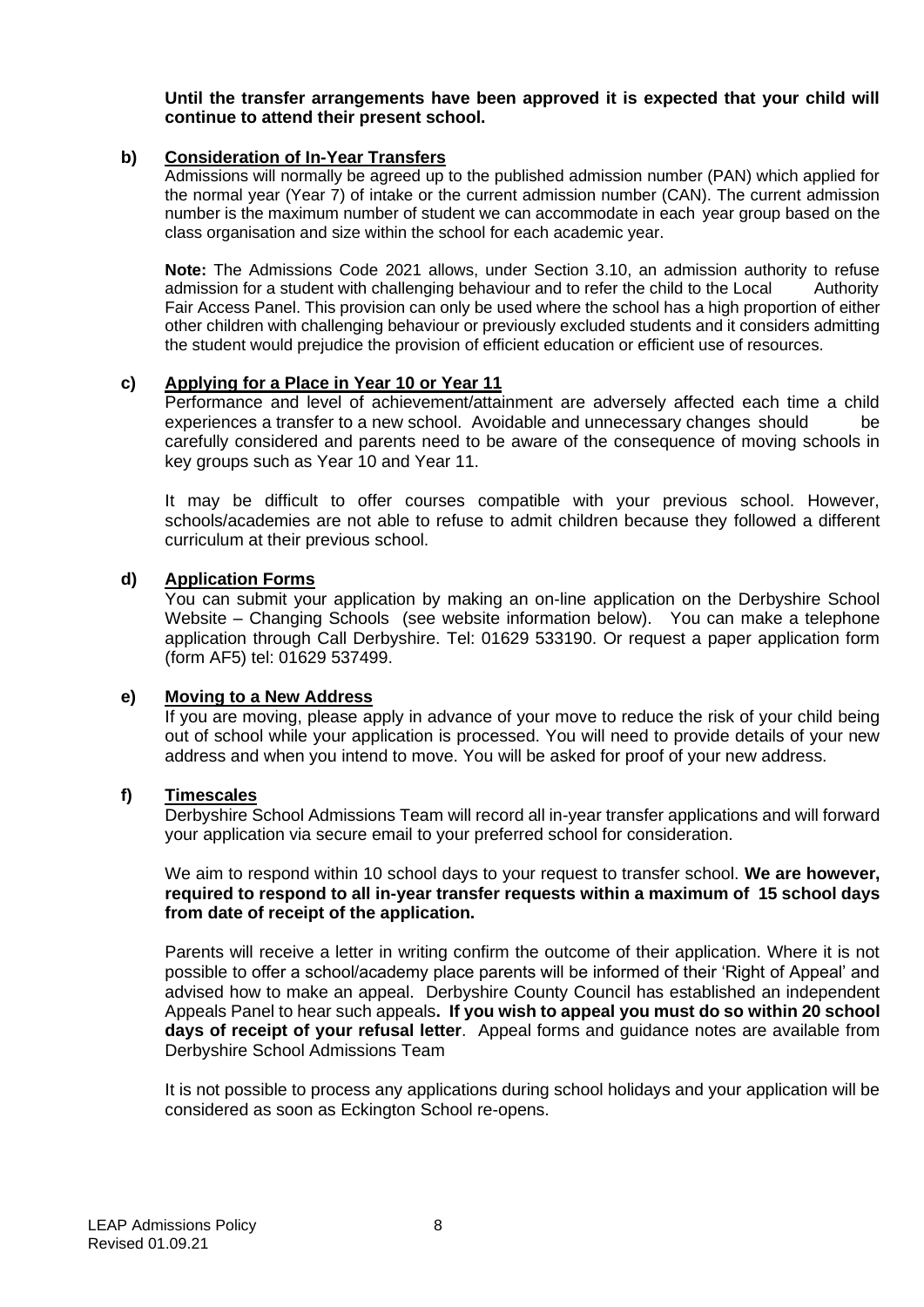You can apply up to one term in advance of the date when you would like your child to start at the preferred school. Parents seeking a transfer of school in the following September can apply from 1st May onwards. Any application for admission in the following September which is received prior to this date will be put on hold and considered as having been received on 1st May.

#### **Useful links**

Derbyshire County Council website for in-year transfers can be found at [www.derbyshire.gov.uk/education/schools/school-places/changing-schools](http://www.derbyshire.gov.uk/education/schools/school-places/changing-schools)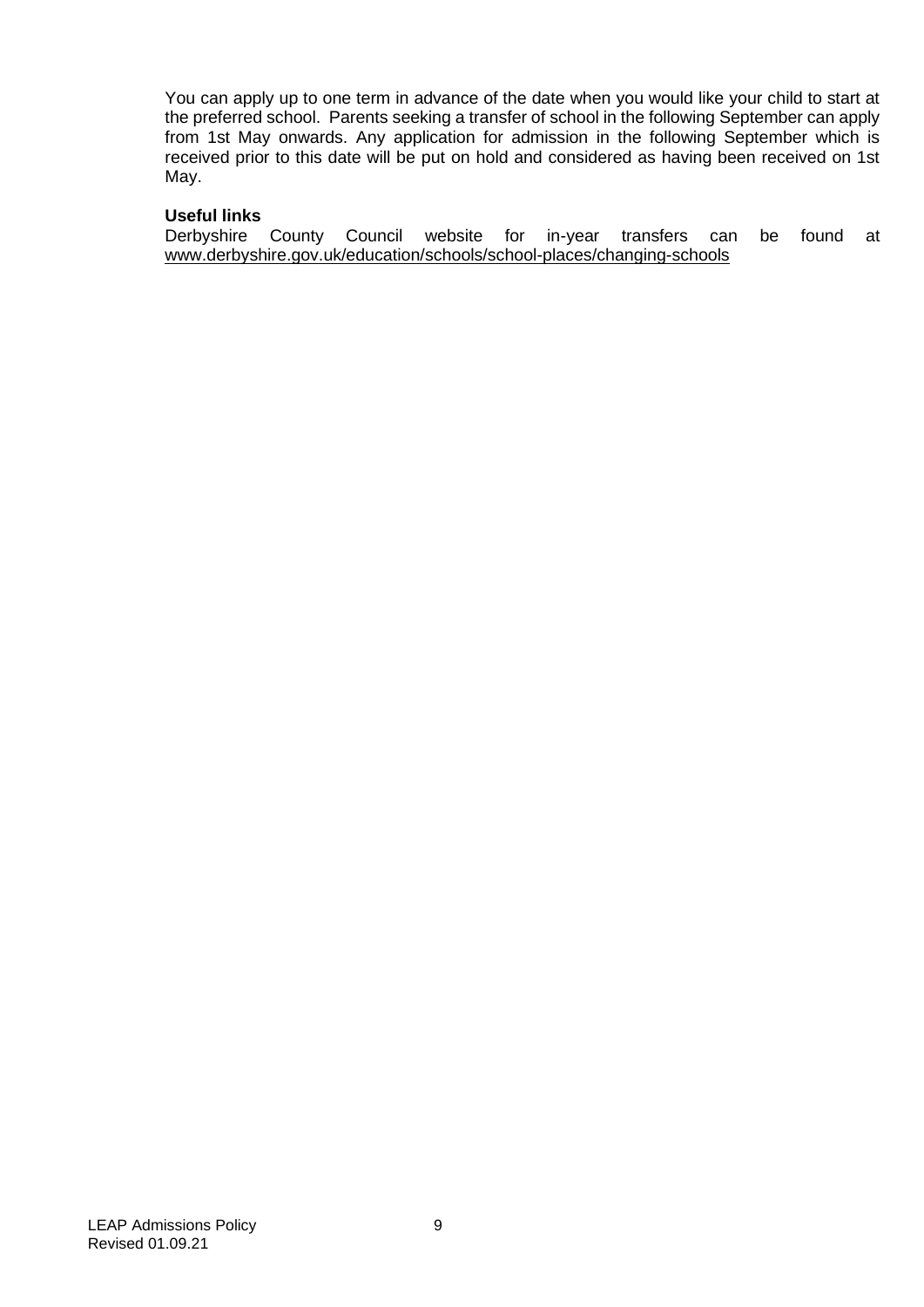# **ANNEX**

# **REQUIREMENTS FOR THE ADMISSION OF STUDENTS TO LEAP MULTI-ACADEMY TRUST**

# 1. GENERAL

- 1.1 This annex may be amended in writing at any time by agreement between the Secretary of State and LEAP Multi-Academy Trust.
- 1.2 The Trust will act in accordance with, and will ensure that an Independent Appeal Panel is trained to act in accordance with, all relevant provisions of the School Admissions Code and the School Admission Appeals Code published by the Department for Education ("the Codes") as they apply at any given time to maintained schools and with equalities law and the law on admissions as they apply to maintained schools. For this purpose, reference in the Codes or legislation to "admission authorities" shall be deemed to be references to the Board of Trustees of LEAP Multi-Academy Trust.
- 1.3 Notwithstanding the generality of paragraph 1.2 of this Annex, the Trust will take part in any mandatory Admissions Forum set up by the local authority ("LA") in which they are situated and have regard to its advice; and will participate in the co-ordinated admission arrangements operated by the LA and the local Fair Access Protocol.
- 1.4 Notwithstanding any provision in this Annex, the Secretary of State may:
	- a) direct the Trust to admit a named child to one of its Academies on application from a Local Authority. This will include complying with a School Attendance Order. Before doing so the Secretary of State will consult with the Trust.
	- b) direct the Trust to admit a named child to one of its Academies if the Trust has failed to act in accordance with this Annex or has otherwise failed to comply with applicable admissions and equalities legislation or the provisions of the Codes.
	- c) direct the Trust to amend its admission arrangements where they fail to comply with the School Admissions Code or the Admission Appeals Code.
- 1.5 Local Authorities are able to issue school attendance orders if a child is not attending school. These are legally binding upon parents. Such an order might, for instance, be appropriate where a child has a place at an Academy within LEAP Multi-Academy Trust but his/her parents are refusing to send him/her to school. The order will require a parent to ensure his/her child attends a specified school. 'Relevant children' means:
	- a) in the case of appeals for entry to a sixth form, the child, and;
	- b) in any other case, children who are above compulsory school age, or will be above compulsory school age by the time they start to receive education at the Academy.
- 1.6 LEAP Multi-Academy Trust shall ensure that parents/carers and 'relevant children' will have the right of appeal to an Independent Appeal Panel if they are dissatisfied with an admission decision of the Trust. The Independent Appeal Panel will be independent of the Trust. The arrangements for appeals will comply with the School Admission Appeals Code published by the Department for Education as it applies to Foundation and Voluntary Aided schools. The determination of the appeal panel is binding on all parties.
- 2. RELEVANT AREA
- 2.1 Subject to paragraph 2.2, the meaning of "Relevant Area" for the purposes of consultation requirements in relation to admission arrangements is that determined by the Local Authority for maintained schools in the area in accordance with the Education (Relevant Areas for Consultation on Admission Arrangements) Regulations 1999.